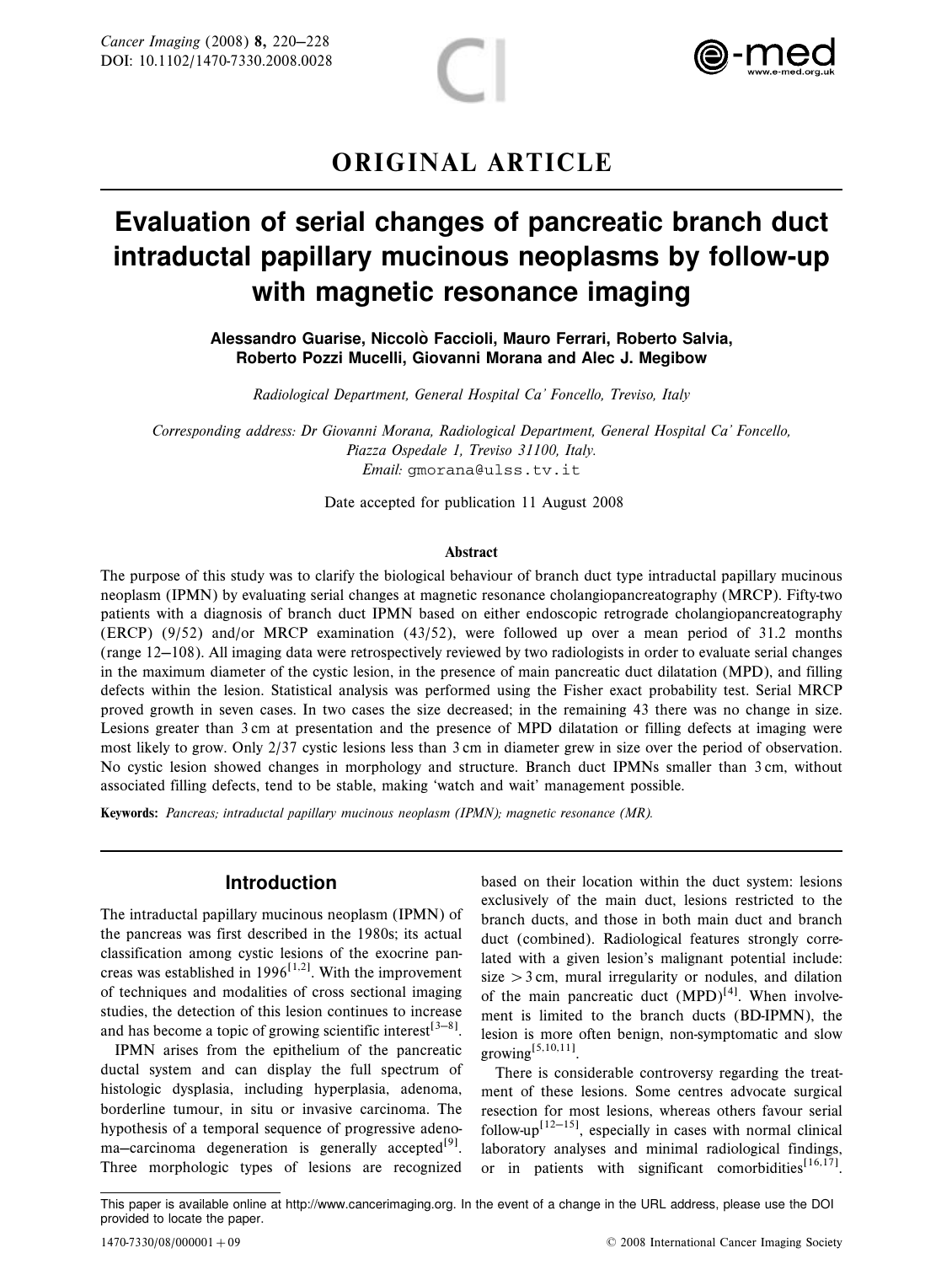The aim of this study is to analyse retrospectively serial changes in the imaging history of branch duct type IPMN as depicted by magnetic resonance cholangiopancreatography (MRCP) in a series of patients in whom non-surgical management and 3 years follow-up were obtained.

# Materials and methods

#### Patients

The study was approved by our institutional review board. In our hospital, according to the international guidelines for the management of  $BD-IPMN^{[6]}$  patients were considered candidates for follow-up based on either (a) imaging criteria: largest diameter of the mass less than 35 mm; absence of papillary proliferations, calibre of MPD less than 5 mm and (b) clinical criteria: no abdominal symptoms, no evidence of diabetes, no laboratory evidence of biliary obstruction and normal tumour markers. The decision to manage BD-IPMN conservatively required patient's consent.

Fifty-two consecutive patients (22 males and 30 females, average age at initial examination 64.2 years, range  $43-79$  years) in whom an imaging diagnosis of BD-IPMN was made between January 1997 and December 2005 were selected from the database of our Radiology Department. The diagnosis was established by MRCP in 43/52 (82.7%) and corroborated by endoscopic retrograde cholangiopancreatography (ERCP) in 9/52 (17.3%). MRCP was considered diagnostic when a cystic pancreatic mass communicating with the main pancreatic duct (MPD) through a small channel was identified. All patients were followed every 6 months for a period of time greater than 12 months. The average time of follow-up was  $31.2$  months (range  $12-108$ ) months).

The number of follow-up examinations per patient varied from 1 to 6 with an average of 2.9. The total number of magnetic resonance (MR) examinations was 152. Only two patients underwent surgery during the follow-up period.

In order to avoid inclusion errors patients with previous episodes of acute pancreatitis in whom there was no ERCP corroboration of BD-IPMN were not considered; those with any dilatation of the MPD greater than 5 mm; and those followed up by methods other than MRCP, or those with less than 1 year total follow-up were also excluded. Patients unwilling to sign the consent form were also excluded.

#### MRCP imaging technique

The MR examinations were performed on a 1.5-T MR imaging system (Magnetom Symphony and Maestro; Siemens Medical Systems, Erlangen, Germany) using a body phased-array coil. Twenty minutes prior to the examination, the patients were given 150 ml of an oral superparamagnetic contrast medium (Lumirem<sup>®</sup>). Guerbet-France) to minimize the high signal originating in the stomach and duodenum. All the sequences, except for 3D MRCP, were carried out in breath-hold.

Two types of MRCP sequences were utilized in each patient: (a) half-Fourier single-shot turbo spin-echo (HASTE), multi-slice, and (b) RARE 60 mm "thick slab' projection views of the bilio-pancreatic tree were obtained in each patient. The HASTE sequence (recovery time (TR) 800 ms, echo time (TE) 60 ms, field of view  $350 \times 300$ , matrix  $240 \times 256$ ) was carried out on 26 slices with a thickness of 4 mm (no gap) in the axial, coronal, para-coronal oblique and sagittal planes for an acquisition time  $(TA)$  of 24 s. The 'thick slab' (TE 1100 ms) was obtained in the coronal plane with variable angulations and in the axial plane to optimise the view of the pancreatic duct system. In 10 patients we also utilized a 3D T2-weighted turbo spin echo sequence (TR 1820, TE 272 ms, field of view  $350 \times 300$ , matrix  $240 \times 256$ , partition thickness 1.5 mm) with respiratory triggering (TA 3 min). The entire pancreatic examination also included enhanced images (0.2 ml/kg of gadolinium-DOTA, Dotarem<sup>®</sup>, Guerbet, France) of the upper abdomen using initially only a fat suppressed (FS) T1-weighted 2D gradient recalled echo (GRE) sequence and since the beginning of 1999 a 3D breath-hold sequence (volumetric interpolated breath-hold examination (VIBE) with less than 2 mm voxel size, partitions thickness 1.5 mm, matrix  $256 \times 240$ , TA 24 s), during both pancreatic and portal phases of enhancement.

#### Image analysis

One hundred and fifty-two MR exams from the 52 patients were reviewed retrospectively by two expert radiologists (more than 4 years training on body MR); consensus was obtained in case of discrepancies. For the purpose of this study MRCP and post-contrast T1-weighted images were analysed. The following parameters were evaluated: multiplicity, location, size, wall thickness, presence or absence of filling defects (called also papillary proliferations or nodules), widest diameter of MPD. We considered the following features "suspicious imaging elements', reported in the literature to indicate high risk of malignancy: size, filling defect, dilation of MPD and thick wall. The presence of a communicating duct between cystic lesions and MPD was also assessed.

The greatest diameter of the lesion in the specific plane that displayed the greatest diameter was recorded using electronic callipers. This plane of measurement was kept constant for all subsequent follow-up examinations. The eventual presence of imaging changes during serial follow-up was checked for all cystic lesions. Both absolute measurement as well as percentage change were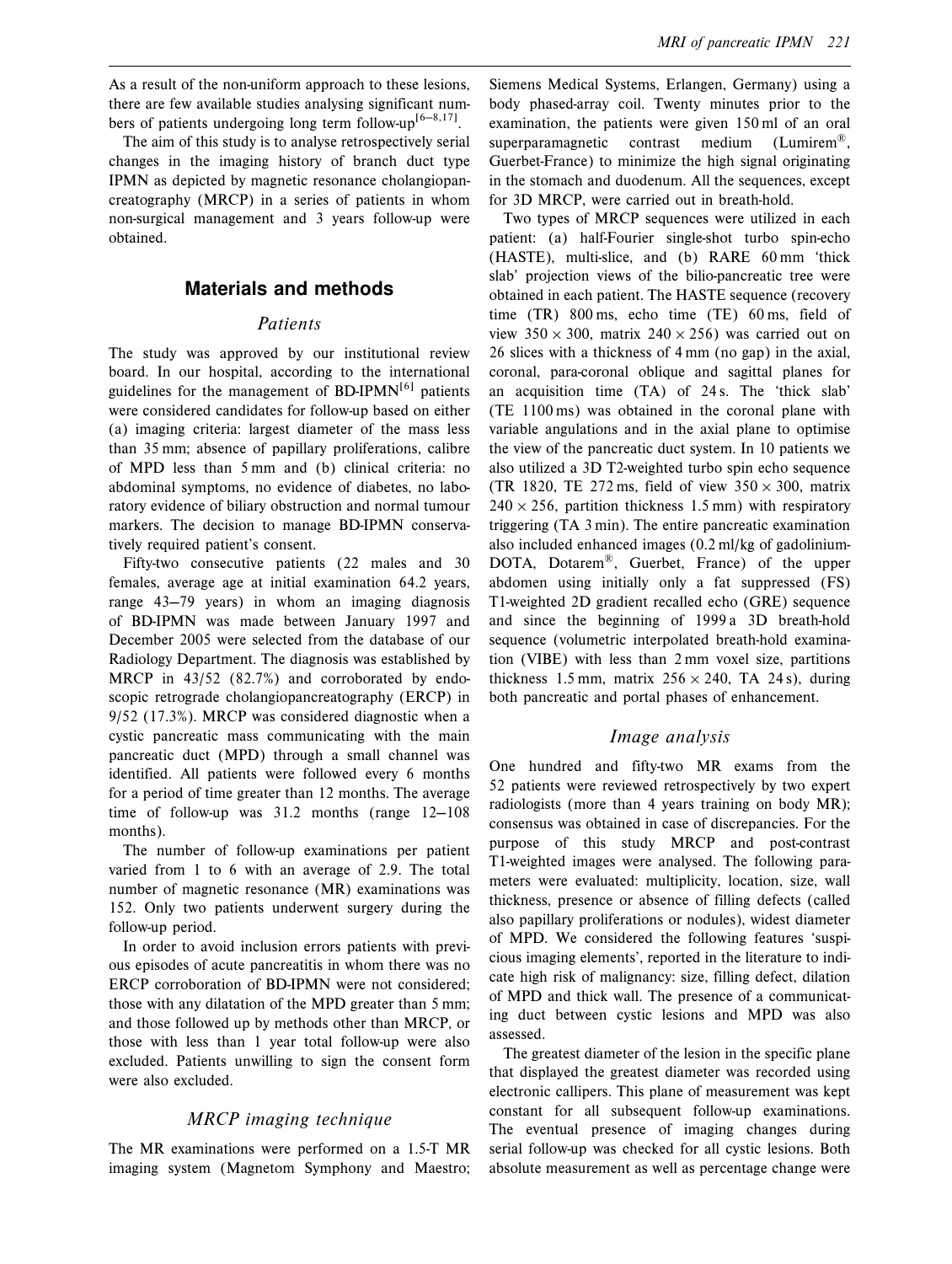recorded. In an attempt to avoid errors associated with measuring small lesions, we agreed arbitrarily to consider any change greater than 20% as significant.

The wall was analysed in both HASTE and T1 postcontrast sequences considering 'thickened' when it measured  $>1$  mm along any portion of the circumference of the lesion. Filling defects were defined as nodular or papillary projections in the wall of the cystic lesion that displayed enhancement following gadolinium injection. The widest diameter of the MPD was measured with electronic callipers. According to the literature, the following criteria indicate suspicious imaging elements: largest diameter  $>30$  mm, papillary proliferations, thick walls, MPD size greater than 5 mm.

The initial MRCP findings and any eventual changes were analysed statistically using the Fisher exact probability test ( $p<0.001$  was considered statistically significant). The following changes in the imaging aspects were analysed: cystic lesion and MPD size, aspect of the wall (papillary proliferations and thickness). Any correlation between the presence of suspicious imaging elements and changes in the imaging history during follow-up were investigated.

#### Results

A total of 119 lesions were detected, however the largest in each patient ( $n = 52$ ) was analysed. In 15/52 (28.8%)

patients, the IPMNs were solitary; 37/52 (71.2%) patients had multiple lesions. In 20/52 (38.6%) patients the largest lesion was located in the head or in the uncinate process of the pancreas, in 15/52 (28.8%) in the isthmus (also referred to as the neck), in 15/52 (28.8%) in the body and in 2/52 (3.8%) in the tail. In 12/37 (32.4%) patients with multiple tumours, all the pancreatic segments were involved; in 25/37 (67.6%), the neoplasms were located in the head and tail of the gland, sparing the body (Fig. 1). The largest diameters of the lesions at the initial examination varied between 7 and 35 mm (average 17.0 mm; median size 15.0 mm); 6 lesions measured between 5 and 9 mm, 30 lesions measured between 10 and 19 mm, 9 measured between 20 and 30 mm, and 7 more than 30 mm. The maximum size of the main duct was between 2 and 5 mm (average 2.8 mm) at the first examination.

In 15/52 (28.8%) of the patients, excluded from surgery because of elderly age or affected by comorbidities, at least one of the previously mentioned suspicious imaging elements was present at the time of diagnosis (Table 1). The largest cystic lesion in 5/15 (33%) was  $>$ 30 mm maximum diameter; 11/15 (73.3%) had papillary proliferations measuring  $\leq 5$  mm in largest dimension; in 2/15 (1.3%) of the patients the MPD was greater than or equal to 5 mm (5 mm in both cases). None of the lesions had walls  $>1$  mm in thickness. In 37/52 (71.2%) of the patients, there were no suspicious imaging elements at diagnosis.



Figure 1 A 46-year-old woman with multifocal BD-IPMN. 3D MRCP sequences in the coronal (a) and axial (b) projections show multiple cystic lesions in communication with the MPD, the greatest in the head of the pancreas (arrows). The patient did not show any change in morphology and size of the lesions after a follow-up period of 3 years.

| Table 1 Correlation of follow-up findings in patients with suspicious imaging findings $(N = 15$ patients) |  |
|------------------------------------------------------------------------------------------------------------|--|
|------------------------------------------------------------------------------------------------------------|--|

|                          | No change | Decrease lesion size | Increase lesion size | Nodule change | Increase in MPD | Total |
|--------------------------|-----------|----------------------|----------------------|---------------|-----------------|-------|
| $>3$ cm                  |           |                      |                      |               |                 |       |
| Papillary proliferations |           |                      |                      |               |                 |       |
| Wide MPD                 |           |                      |                      |               |                 |       |
| $>3$ cm and nodules      |           |                      |                      |               |                 |       |
| Wide MPD and nodules     |           |                      |                      |               |                 |       |
| Total                    |           |                      |                      |               |                 |       |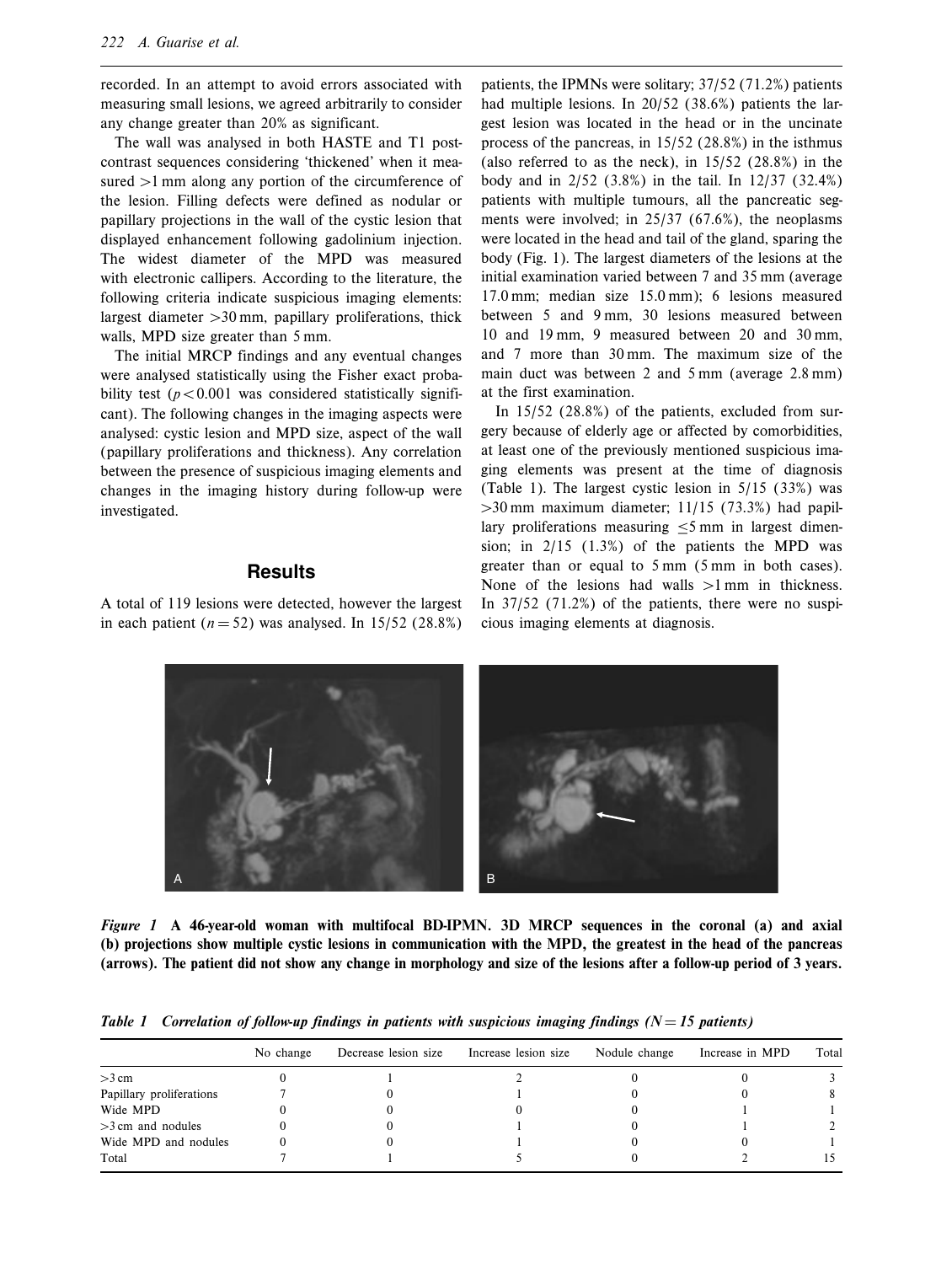Significant changes were observed in 11/52 (21%) patients (Table 2). Seven of the patients in whom serial changes were observed were from the group of 15 patients with 'suspicious findings' at initial imaging (46.7%); 4 of the lesions increased in maximum diameter (Fig. 2); 1 lesion decreased (Fig 3), 1 showed an increase in the diameter of the MPD, one showed increasing size of the lesion and the MPD. Four of the patients in whom serial changes were observed were from the group of 37 patients with no 'suspicious findings' at the initial imaging study (10.8%). Lesions increased in size in

Table 2 Comparison of follow-up observations in those patients with or without suspicious elements (lesion  $>3cm$ , papillary proliferations, wide MPD) ( $N = 52$  patients)

|                                    | No suspicious<br>elements | Suspicious<br>elements |
|------------------------------------|---------------------------|------------------------|
| No change                          | 33                        |                        |
| Increase in lesion size            |                           |                        |
| Decrease in lesion size            |                           |                        |
| Enlarging papillary proliferations |                           | 0                      |
| Increasing size of MPD             |                           | 1 <sup>a</sup>         |
| Total                              | 37                        | 15                     |

<sup>a</sup>One patient showed increasing size of the lesion and of the MPD.

2 patients, decreased in size in 1 patient (Table 2). The MPD increased in size in the remaining patient.

Two out of 6 patients who demonstrated more than 20% increase in size of the cystic lesion were sent to surgery. The final pathological proof diagnosis was adenoma and borderline tumour.

The MPD was normal and remained unchanged in 49/52 (94.2%) patients (Fig. 4). The widest diameter was  $>5$  mm in 3/52 (5.8%). In 1/3 of these patients, it increased from 5 to 6 mm in the tail level over a period of 22 months; in 1 it grew from 2 to 5 mm at the pancreatic head after 42 months; in 1, there was a diffuse increase in diameter of the MPD from 4 to 5 mm after a follow-up of 46 months (Table 2).

None of the cases showed changes in the papillary proliferations or in other morphologic aspects of the masses.

Thirteen patients, whose MRCP was done at the beginning of our experience, underwent an ERCP to corroborate the diagnosis obtained with MRCP. The results were positive for IPMN in 9 (69.2%) and negative in 4 (30.8%). Four of 9 patients in which the ERCP diagnosed IPMN had lesions localized at the head or at the uncinate process, and 5/9 were multifocal. All patients in which the ERCP was not diagnostic for IPMN had cystic masses in the pancreatic tail and at the body; in these



Figure 2 A 61-year-old woman with increase in size of a BD-IPMN. Axial and coronal HASTE sequences (a,b) show a cystic lesion of the head of the pancreas larger than 30 mm communicating with the MPD. The mass had significantly increased in size over 52 months follow-up (c,d).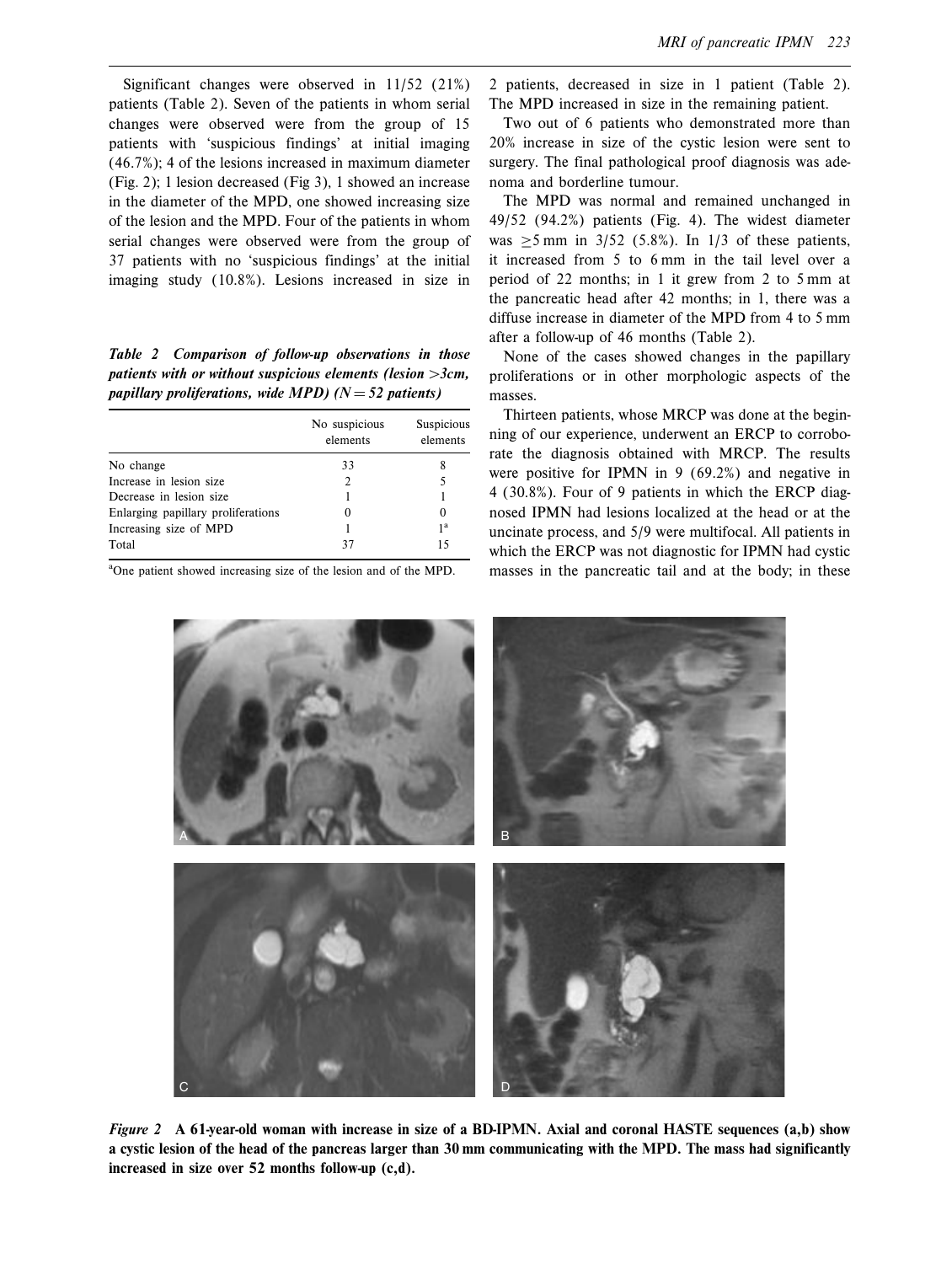cases the low pressure of the contrast medium injection failed to demonstrate the communication between the cystic lesion and MPD.

The 52 patients were then subdivided into two groups based on the duration of the follow-up (Table 3). In those with a total follow-up period of less than 36 months  $(N = 38)$ , 25/38 (65.8%) of the patients presented only with the cystic mass; in 13/38 (34.2%), at least one additional related imaging abnormality was present: maximum diameter  $>30$  mm (3/13 patients), papillary proliferations (8/13 patients), MPD  $\geq$ 5 mm (1/13 patients), nodules and significantly dilated MPD (1/13 patients). In the group with a total follow-up period of more than 36 months ( $N = 14$  patients), 12/14 (85.7%) presented only with the mass at initial imaging, and in 2/14 (14.2%), at least one element was present: maximum diameter  $>30$  mm in 1 and papillary proliferations in the other.

Comparing those patients in whom the lesions changed size with those with stable lesions, we found a statistically significant association between those lesions  $>3$  cm diameter and increasing size  $(p = 0.0139)$  (Table 4). Neither nodules nor MPD size alone have association with increase in size ( $p = 0.0164$ ) (Table 4). The presence of nodules was not significantly associated with the lesion's size increase ( $p = 0.1542$ ),

neither was follow-up length or main duct dilation (Table 4).

# **Discussion**

The increasing recognition of BD-IPMN in daily clinical practice is directly related to the widespread use of crosssectional imaging and advances in technology. In attempting to establish the diagnosis, high quality MRCP is considered the gold standard study for these patients<sup>[18,19]</sup>, although Sahani *et al.* showed that MDCT combined with 2D curved reformation can detect the BD-IPMN and establish communication with MPD, that are almost equivalent to those provided at  $M RCP^{[20]}$ . The diagnosis is established by demonstrating that the cystic pancreatic mass communicates with the MPD. This communication can usually be confirmed on 2D images, but can be visualized in almost every case using current 3D T2 turbo spin echo (TSE) acquisition with respiratory trigger<sup>[3-21]</sup>. Additionally, current magnetic resonance imaging (MRI) technology can precisely depict significant morphologic and architectural features of the lesion, such as papillary proliferations, septations and nodules. MRCP is optimal for long term follow-up because of the absence of radiation and the ability to show minimal small changes<sup>[11,22]</sup>. MDCT will often be



Figure 3 A 46-year-old man with decrease in size of a BD-IPMN. Initial MR examination (MRCP and axial HASTE) (a,b) showed a bilobed cystic lesion in the body of the pancreas close to the MPD (arrows). The lesion had decreased in size 45 months later (c,d) (curved arrows).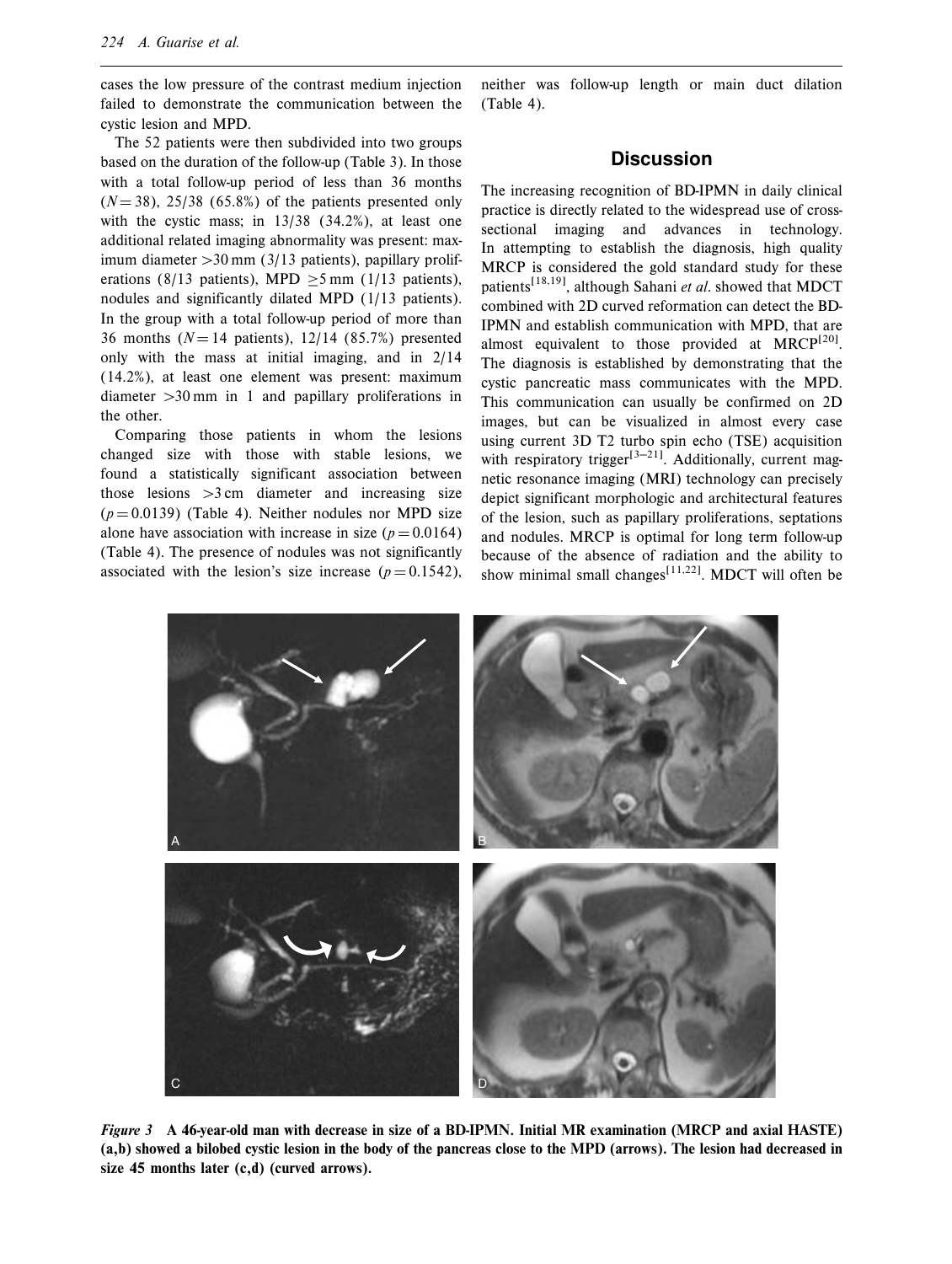

Figure 4 A 59-year-old man with a stable BD-IPMN. Initial MR examination (MRCP and axial HASTE sequences) showed a small cystic mass in the head of the pancreas (a,b) (arrowhead in b). MRCP clearly depicted a small communicating duct (arrow). Axial HASTE showed a fluid-fluid level due to mucin within the cystic lesion (b). Subsequent MRCP examinations (c) demonstrated no change in size over a 45-month follow-up period of observation (c).

Table 3 Correlation between duration of follow-up and increase in size of BD-IPMN

| Follow-up<br>(months) | No. of<br>patients | Increase<br>in size | No increase<br>in size | Significance |
|-----------------------|--------------------|---------------------|------------------------|--------------|
| $>36$                 | 14                 |                     | 13                     | n.s.         |
| < 36                  | 38                 |                     | 32                     |              |

the test where the lesion is initially detected and communication suggested. However, because of radiation considerations, we suggest that subsequent examinations be performed with MRI. ERCP may be useful in those cases where the presence or absence of communication is unclear. However, ERCP is limited because thick mucin may fill the side branch duct and prevent the contrast filling the mass. Sampling of pancreatic secretion at ERCP is diagnostic only in  $30\%$  of cases<sup>[23]</sup>. Some authors report the utility of endoscopic ultrasonography (EUS), with or without fine needle aspiration as the first modality of study of any pancreatic cystic lesion.

However, EUS is invasive, operator-dependent, not always easily accessible; we also have to consider that small lesions cannot be easily biopsied<sup>[24]</sup>, and false positive results are possible in asymptomatic high-risk patients<sup>[25]</sup>. For these reasons MRCP seems to be the new gold standard imaging modality for this kind of disease making it quite easy to differentiate BD-IPMN from, for example, serous cystadenoma, that do not communicate with MPD.

BD-IPMNs have been described as malignant in only approximately 20% of cases<sup>[6,10,26-28]</sup>. Nakagohri et al. reported that BD-IPMNs having a maximum diameter of 2.5 cm tend to be less aggressive and have a better long-term survival compared to main duct-IPMNs $^{[10]}$ . In a series of 13 patients with BD-IPMN, Terris et al. reported no cases of invasive carcinoma<sup>[16]</sup>.

The lesions are frequently multiple (71% in our series) and of these, 23% had lesions throughout the entire gland therefore a total pancreatectomy would be necessary for complete therapy. The clinician is left with the difficult choice between surgery or follow-up. Because virtually all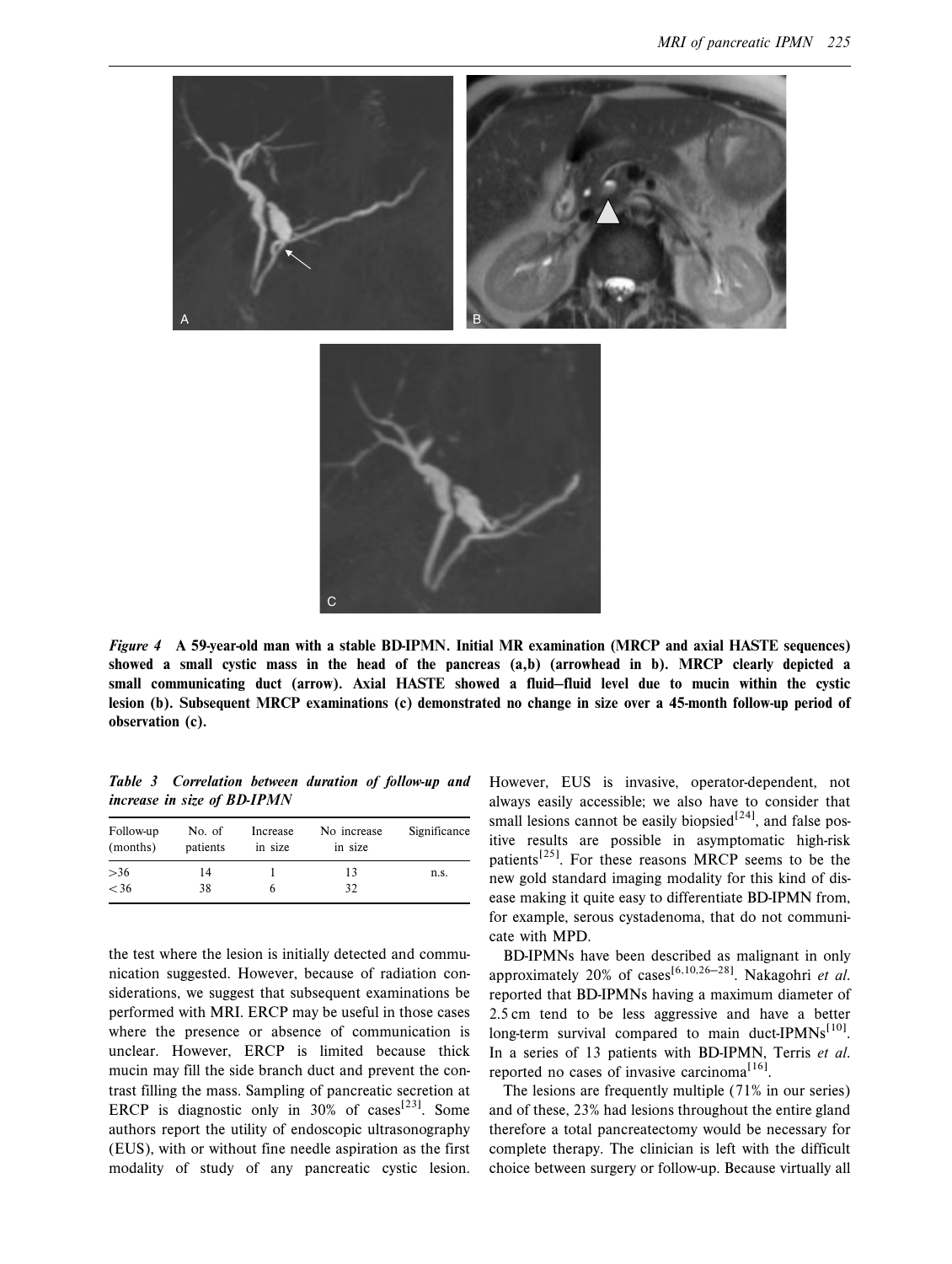| $\cdot$<br>$\cdot$      |                 |                  |                     |              |  |  |
|-------------------------|-----------------|------------------|---------------------|--------------|--|--|
| Initial MRCP findings   | No. of patients | Increase in size | No increase in size | Significance |  |  |
| Suspicious elements     |                 |                  |                     |              |  |  |
| Yes                     | 15              |                  | 10                  | 0.0164       |  |  |
| No.                     | 37              |                  | 35                  |              |  |  |
| Max diameter (mm)       |                 |                  |                     |              |  |  |
| >30                     |                 |                  |                     | 0.0139       |  |  |
| $\leq 30$               | 47              | 4                | 43                  |              |  |  |
| Main duct dilation      |                 |                  |                     |              |  |  |
| Yes                     |                 |                  |                     | n.s.         |  |  |
| No                      | 50              | 6                | 44                  |              |  |  |
| Papillary proliferation |                 |                  |                     |              |  |  |
| Yes                     | 11              | 3                | 8                   | 0.1542       |  |  |
| No                      | 41              | 4                | 37                  |              |  |  |

Table 4 Comparison of lesions that grew against those that did not grow

There was a statistically significant independent association between lesions  $>3$  cm at initial imaging and subsequent increase in the size of the lesion and between the general presence of suspicious imaging findings and growth. No significant correlation between the presence of nodules alone, or the MPD diameter and lesion growth could be obtained.

BD-IPMN are initially detected by imaging, those features that identify a given mass as having a higher likelihood of growth and or malignancy must be carefully investigated. The radiologist must be sure that any imaging procedure is performed with proper technique such that those features predictive of malignancy are clearly delineated $[6]$ .

In our study, 15 of the 52 patients displayed suspicious imaging features  $(>30 \text{ mm}$ , papillary proliferations, MPD calibre  $\geq$ 5 mm); 7 of these lesions grew, whereas only 2 lesions in the 37 patients without additional suspicious imaging features displayed serial growth.

The most significant imaging feature predicting which lesions would grow was the size of the lesion  $(>\frac{3}{2}$  cm in widest dimension) at the initial imaging examination. The presence of any combination of suspicious findings was predictive of growth when compared with lesions that were bland cysts (Table 4). These results have been observed by others highlighting the importance of size in the characterization of a malignant or at least suspicious  $IPMN^{[5,6]}$ .

As to the relationship between papillary proliferations and growth, as present in 11/52 patients, we never observed any change in the size or number of papillary proliferations; furthermore, all the papillary proliferations smaller than 3 mm in diameter remained stable. It is possible that since we excluded BD-IPMN with papillary proliferations larger than 5 mm in the follow-up protocol, the mural changes had poor correlation with further growth. The fact that the MPD was less than 6 mm in all cases can explain the absence of correlation with the change in the size of the lesions.

The size of MPD increased in 3/52 patients. None of these patients was operated on due to compromised clinical status but according to the literature these patients should be sent to surgery<sup>[6,17,21]</sup>.

In 7/52 (13.5%) patients, an increase in size of the lesion (range 24–46.7%, mean increase 31.6%, median follow-up 27.1 months) was demonstrated. The greatest

increase in our series was 46% in almost 2 years. Although increase in tumour size does not necessarily indicate malignancy, growth of a clearly diagnosed branch duct IPMN remains an absolute indication for surgical intervention. Despite this, as shown from our data, the vast majority of BD-IPMN (especially those with no suspicious imaging features) will not grow over a long period of observation. It should be remembered that growth does not necessarily indicate neoplastic transformation. Obstruction of a communicating side branch can result in a build up of mucin resulting in increasing size of the lesion.

Two of the 6 patients in whom an increase in size of the tumour was observed underwent surgery. In both cases, the final histological diagnosis was adenoma and borderline carcinoma. The remaining 4 patients did not undergo surgery because of advanced age and associated comorbidities.

Two of the IPMNs actually decreased in size. This observation has also been reported by Irie et  $al$ <sup>[27]</sup> in IPMN, but is unusual in cystic neoplasms that are not IPMN. We believe that the decrease in size is explained by either changes in the blood supply, decreased mucin production, or emptying of the mucin into the MPD. For the same reason it is possible to observe minimal increase in the diameter of the MPD that may not always mean neoplastic transformation<sup>[26-28]</sup>.

Our results suggest that patients with BD-IPMN  $>$  3 cm in largest dimension, papillary proliferations and a dilated MPD, have a lesion with a greater likelihood of growth (Table 4). In patients without any suspicious feature (37/52), during a mean follow-up period of 31.2 months, we observed a significant change in only 2/37 cases (5.4%).

Total absence of suspicious features does not mean that the lesion can be ignored. A recent consensus meeting on the management of intraductal papillary mucinous tumours of the pancreas suggested for BD-IPMNs that 'until definitive studies are performed, yearly follow-up if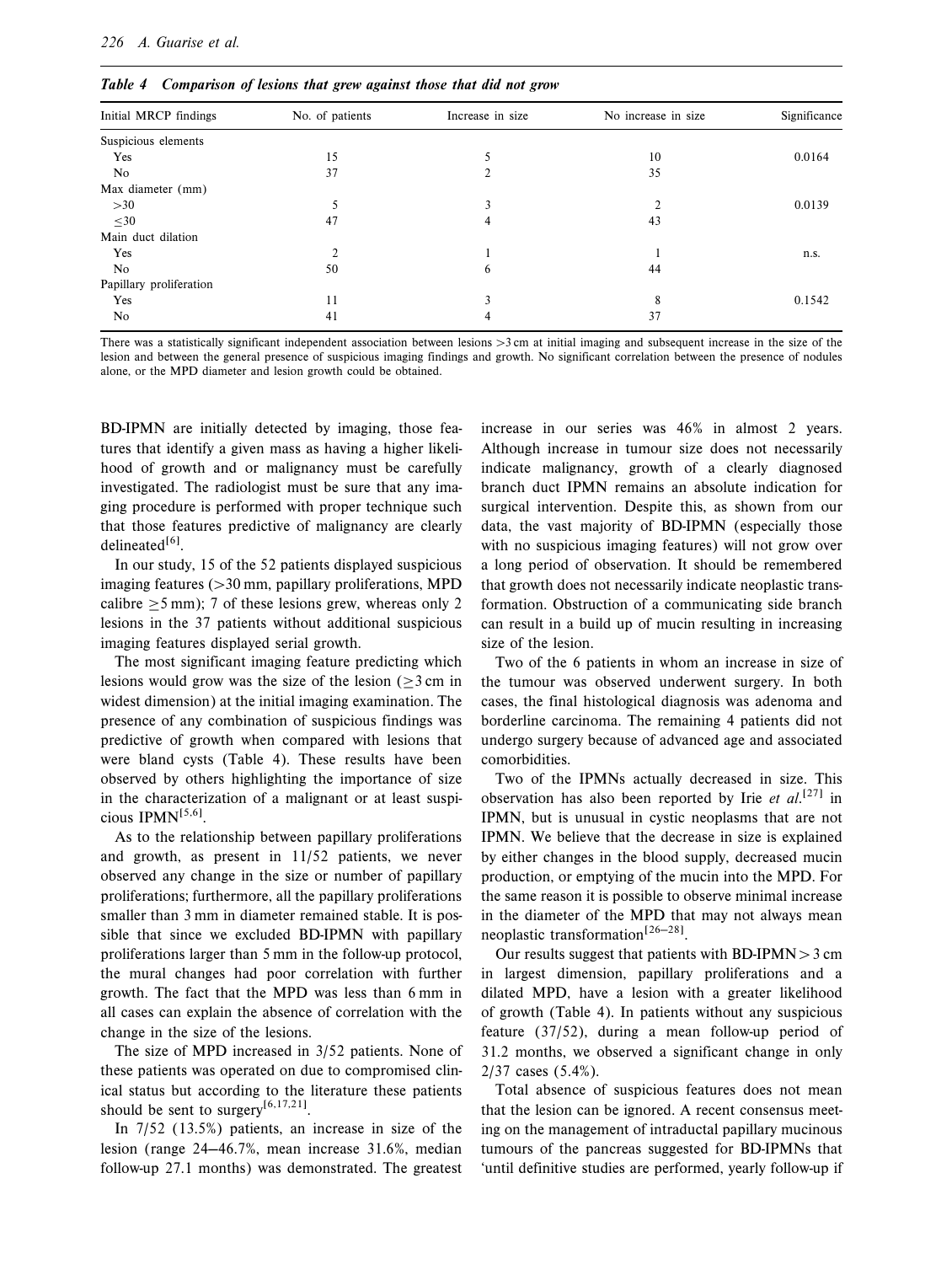lesion is  $< 10$  mm in size, 6-12 monthly follow-up for lesions between 10 and 20 mm, and  $3-6$  monthly follow-up for lesions  $> 20-30$  mm is advised<sup> ${16}$ </sup>. In our protocol, we chose to follow all patients at 6 month intervals for the first 2 years and 1 year intervals thereafter. The criteria and timing of the follow-up protocol adopted in our institution seems to be reasonably sensitive to detect significant growth. In fact, after a mean follow-up of 31.2 months all the patients were alive and none showed signs of malignancy or symptoms.

Because of the potential malignancy of the IPMNs long term follow-up is recommended for all patients. The interval of follow-up can be lengthened to every year after 2 years of no change<sup>[6]</sup>.

The main limitations of this study are: retrospective nature; diagnosis based exclusively on imaging findings at MRCP in 82.7%; examination intervals were different in frequency and time for every patient; a mean follow-up time of 31.2 months may still be too short to judge the stability or growth rate of BD-IPMN; we checked only the biggest lesions at follow-up even in cases of multifocal IPMNs. Finally, surgical correlation is present in only 2 patients.

However, we can make the following conclusions: (i) the majority of branch IPMNs will remain stable, some will grow or less commonly shrink on MRCP follow-up; (ii) the larger branch IPMNs are more likely to grow than smaller lesions; (iii) in asymptomatic patients with BD-IPMN, a conservative management with MRCP is an effective therapeutic choice in the absence of clinical radiological parameters associated with malignancy. A large cohort of patients with longer follow-up should be considered to confirm these preliminary results and to verify the safety of a conservative management in these patients.

### **References**

- [1] Loftus Jr EV, Olivares-Pakzad BA, Batts KP, et al. Intraductal papillary-mucinous tumors of the pancreas: clinicopathologic features, outcome, and nomenclature. Members of the Pancreas Clinic, and Pancreatic Surgeons of Mayo Clinic. Gastroenterology 1996; 110: 1909-18.
- [2] Procacci C, Graziani R, Bicego E, et al. Intraductal mucinproducing tumors of the pancreas: imaging findings. Radiology 1996; 198: 249-57.
- [3] Pilleul F, Rochette A, Partensky C, Scoazec JY, Bernard P, Valette PJ. Preoperative evaluation of intraductal papillary mucinous tumors performed by pancreatic magnetic resonance imaging and correlated with surgical and histopathologic findings. J Magn Reson Imaging 2005; 21: 237-44.
- [4] Sahani DV, Saokar A, Hahn PF, Brugge WR, Fernandez-Del Castillo C. Pancreatic cysts 3 cm or smaller: how aggressive should treatment be? Radiology 2006; 238: 912-19.
- [5] Takada A, Itoh S, Suzuki K, et al. Branch duct-type intraductal papillary mucinous tumor: diagnostic value of multiplanar reformatted images in multislice CT. Eur Radiol 2006; 15: 1888-97.
- [6] Tanaka M, Chari S, Adsay V, et al. International consensus guidelines for management of intraductal papillary mucinous neoplasms and mucinous cystic neoplasms of the pancreas. Pancreatology 2006; 6: 17-32.
- [7] Megibow AJ, Lombardo FP, Guarise A, et al. Cystic pancreatic masses: cross-sectional imaging observations and serial follow-up. Abdom Imaging 2001; 26: 640-7.
- [8] Tanaka M, Kobayashi K, Mizumoto K, Yamaguchi K. Clinical aspects of intraductal papillary mucinous neoplasm of the pancreas. J Gastroenterol 2005; 40: 669-75.
- [9] Longnecker DS. Observations on the etiology and pathogenesis of intraductal papillary-mucinous neoplasms of the pancreas. Hepatogastroenterology 1998; 45: 1973-80.
- [10] Nakagohri T, Asano T, Kenmochi T, Urashima T, Ochiai T. Long-term surgical outcome of noninvasive and minimally invasive intraductal papillary mucinous adenocarcinoma of the pancreas. World J Surg 2002; 26: 1166-9.
- [11] Kobari M, Egawa S, Shibuya K, Sunamura M, Saitoh K, Matsuno S. Intraductal papillary mucinous tumors of the pancreas comprise 2 clinical subtypes: differences in clinical characteristics and surgical management. Arch Surg  $1999: 134: 1131-6.$
- [12] Kobayashi G, Fujita N, Noda Y, et al. Mode of progression of intraductal papillary-mucinous tumor of the pancreas: analysis of patients with follow-up by EUS. J Gastroenterol 2005; 40:  $744 - 51.$
- [13] Lee SH, Park JK, Woo SM, et al. Natural history of branch-duct type intraductal papillary mucinous neoplasms of the pancreas. Korean J Gastroenterol 2007; 49: 24-30.
- [14] Rautou PE, Lévy P, Vullierme MP, et al. Morphologic changes in branch duct intraductal papillary mucinous neoplasms of the pancreas: a midterm follow-up study. Clin Gastroenterol Hepatol  $2008: 6: 807 - 14.$
- [15] Tanno S, Nakano Y, Nishikawa K, et al. Natural history of branch duct intraductal papillary mucinous neoplasms of the pancreas without mural nodules: long-term follow-up results. Gut 2008; 57:  $339 - 43$ .
- [16] Terris B, Ponsot P, Paye F, et al. Intraductal papillary mucinous tumors of the pancreas confined to secondary ducts show less aggressive pathologic features as compared with those involving the main pancreatic duct. Am J Surg Pathol 2000; 24:  $1372-7$ .
- [17] Salvia R, Crippa S, Falconi M, et al. Branch-duct intraductal papillary mucinous neoplasms of the pancreas: to operate or not to operate? Results of a prospective protocol on the management of 109 consecutive patients. Gut 2007; 56: 1086-90.
- [18] Lim JH, Lee G, Oh YL. Radiologic spectrum of intraductal papillary mucinous tumor of the pancreas. Radiographics 2001;  $21: 323 - 37.$
- [19] Wakabayashi T, Kawaura Y, Morimoto H, et al. Clinical management of intraductal papillary mucinous tumors of the pancreas based on imaging findings. Pancreas 2001; 22: 370-7.
- [20] Sahani DV, Kadavigere R, Blake M, Fernandez-Del Castillo C, Lauwers GY, Hahn PF. Intraductal papillary mucinous neoplasm of pancreas: multi-detector row CT with 2D curved reformations - correlation with MRCP. Radiology 2006; 238: 560-9.
- [21] Carbognin G, Zamboni G, Pinali L, et al. Branch duct IPMTs: value of cross-sectional imaging in the assessment of biological behavior and follow-up. Abdom Imaging 2006; 31: 320-5.
- [22] Procacci C, Carbognin G, Biasiutti C, Guarise A, Ghirardi C, Schenal G. Intraductal papillary mucinous tumors of the pancreas: spectrum of CT and MR findings with pathologic correlation. Eur Radiol 2001; 11: 1939-51.
- [23] Telford JJ, Carr-Locke DL. The role of ERCP and pancreatoscopy in cystic and intraductal tumors. Gastrointest Endosc Clin N Am 2002; 12: 747-57.
- [24] Stelow EB, Stanley MW, Bardales RH, et al. Intraductal papillarymucinous neoplasm of the pancreas. The findings and limitations of cytologic samples obtained by endoscopic ultrasound-guided fine-needle aspiration. Am J Clin Pathol 2003; 120: 398-404.
- [25] Canto MI. Screening for pancreatic neoplasia in high-risk individuals: who, what, when, how? Clin Gastroenterol Hepatol 2005;  $3:46 - 8.$